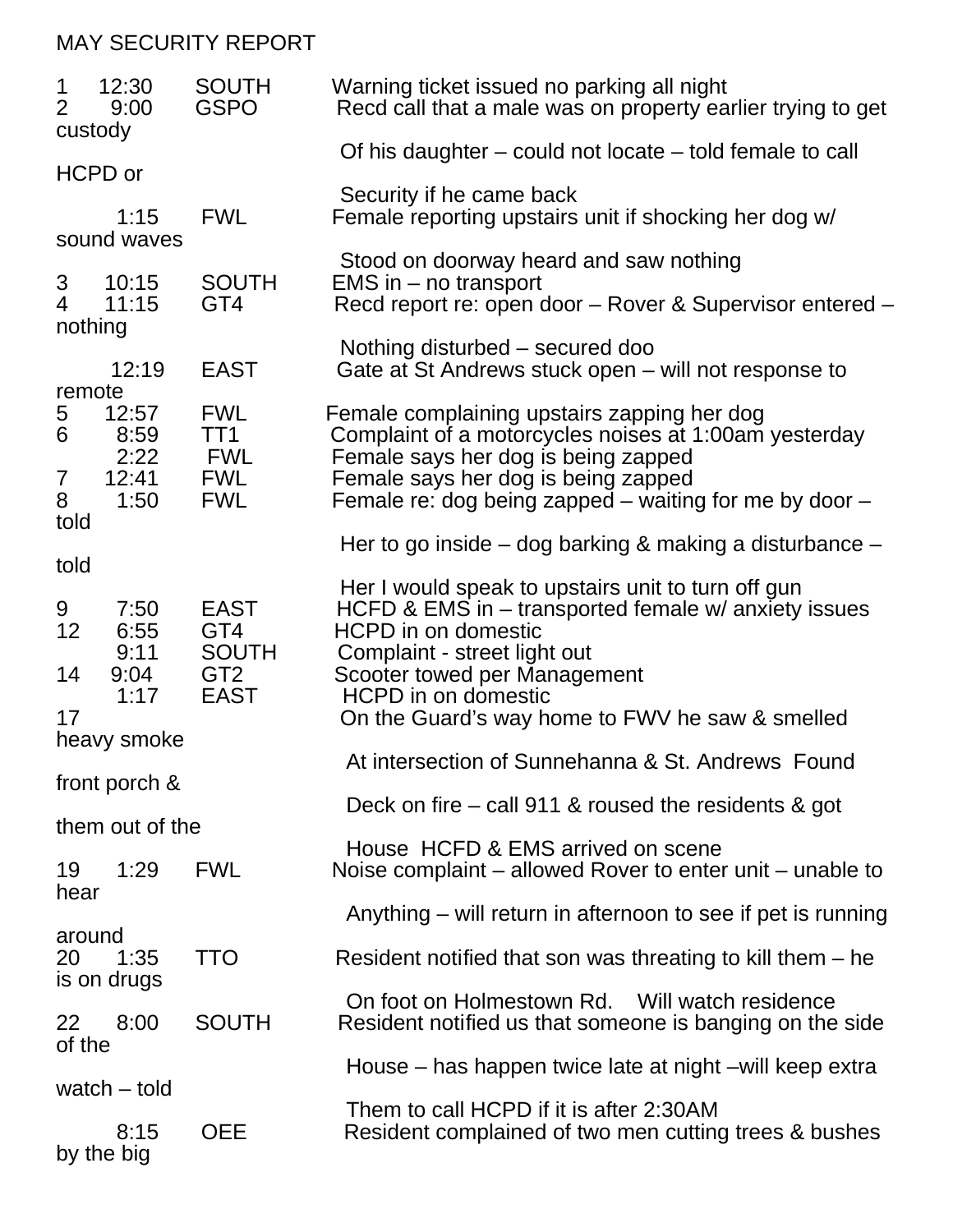| advised them that                    |                     |                               | Pond – told me they were making a spot to fish –                                                |
|--------------------------------------|---------------------|-------------------------------|-------------------------------------------------------------------------------------------------|
|                                      |                     |                               | Fishing is not allowed – they argued with me $\&$ I advised                                     |
| them I                               |                     |                               | Was calling HCPD – they sped away in blue truck                                                 |
| arrival<br>unit was                  | 1:00                | FWL3                          | Complaint of loud music – turned down upon Rover's                                              |
|                                      | 2 7 12:06           | <b>FWL</b>                    | Recd 3 call within 30 minutes from same unit $-$ upstairs                                       |
|                                      |                     |                               | Making low volume noise, cleaning litter box& unknown                                           |
| on 3rd<br>29<br>of an                | 7:15                | <b>GATE</b>                   | Recd call man had fallen off bike – fund him & he smelled                                       |
|                                      |                     |                               | Alcoholic beverage – refused assistance from ambulance –                                        |
|                                      | Passerby<br>10:00   | <b>FWL</b>                    | Stopped and took him and bike home<br>Recd complaint of a vehicle taking up 2 spots in front of |
| bldg.                                |                     |                               | Wheels were on white lines – left warning to park between                                       |
| lines<br>from<br>in bed<br>bed<br>32 | 30 11:30            | <b>FWL</b>                    | HCPD in – Resident complained of sound waves being fired                                        |
|                                      |                     |                               | Upstairs unit – HCPD spoke to upstairs Resident who was                                         |
|                                      | 12:45               | FWL <sub>3</sub>              | Noise compliant - spoke to residents who were going to                                          |
|                                      | 6:57                | GT <sub>3</sub><br><b>FWL</b> | HCPD in on domestic dispute<br>Noise complaint at pool – had guests clean up & turn             |
|                                      | music dowb<br>10:26 | <b>FWL</b>                    | Noise complaint – heard nothing                                                                 |